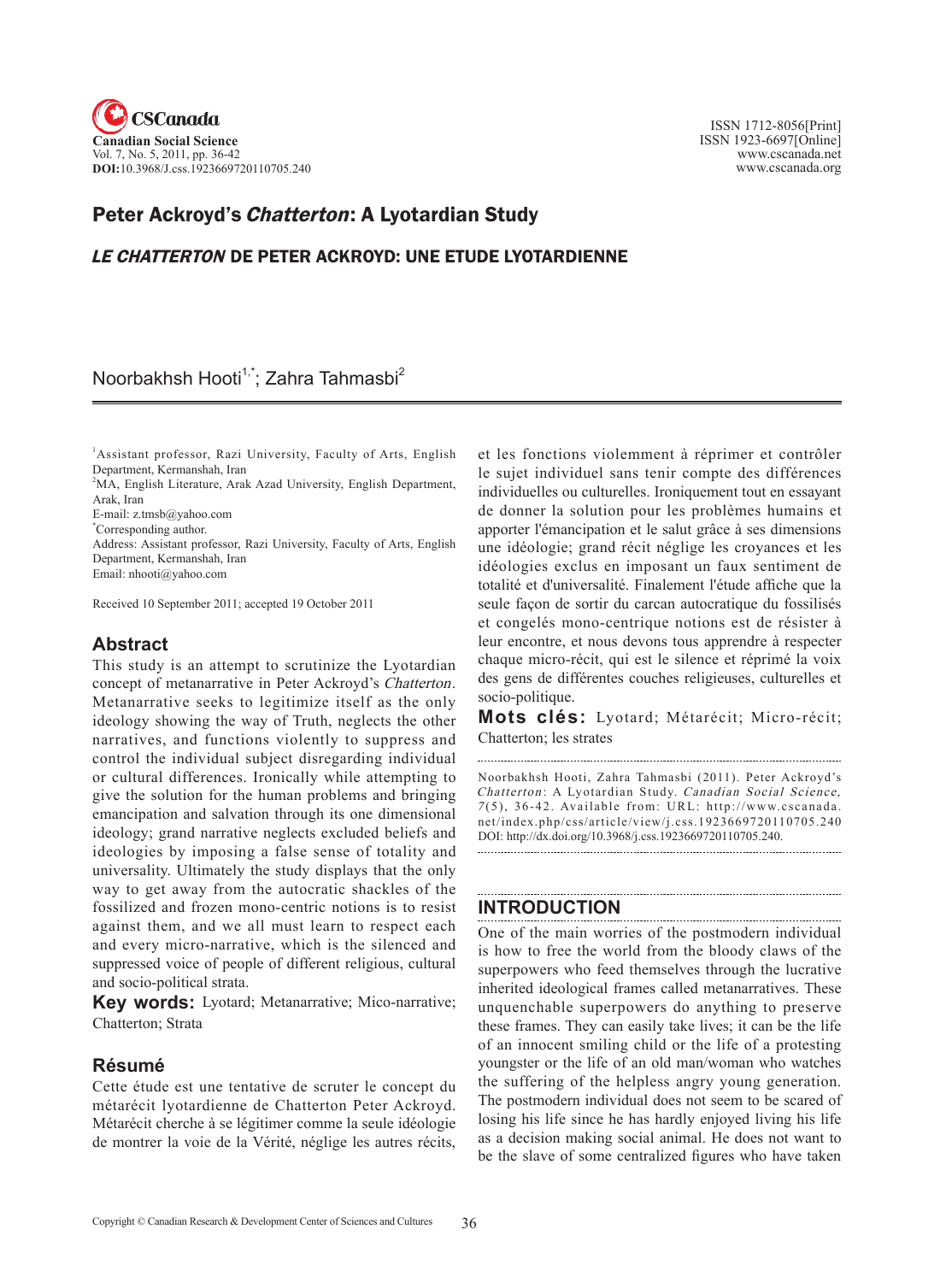for granted that they can think and decide better than the common people. He knows that resisting against these metanarratives may lead to floods of blood but still he goes ahead and yells his voice aloud courageously.

Lyotard by introducing micro-narrative and inviting the world to stand against the long lived cemented metanarratives has brought a revolution in the mentality of the 20th and 21th century generations. As Hooti and Azizpour(2010, p. 16) assert,

The French philosopher Jean-François Lyotard has articulated postmodernism within the aesthetic and political spheres. Lyotard's postmodernism critiques the totalizing tendency of modernity's monolithic world-views. Where there is completion and unity in modernism, one finds deferment and fragmentation in postmodernism. Lyotard's major contribution toward a definition of postmodernism is his theory of metanarratives. Modernity, according to Lyotard, privileges all-encompassing narratives such as fascism, Marxism and capitalism. Lyotard's postmodernism encourages little narratives that claim to avoid totalization and preserve heterogeneity. Lyotard's challenge to the tendency to conceptualize history as events in a linear sequence means that, for him, postmodernism can never be represented in language or in history. Postmodernism for Lyotard is neither a style nor an historical period. Instead, postmodernism is an unrepresentable deferment of conceptualization and totality. Given the emphasis that postmodernists place on anti-foundationism and epistemological uncertainty, one can conclude that postmodernism is not easily discernible. It is defined by the use to which it is put within diverse contexts and in the employ of its various exponents.

Malpas (2005) gives the following interpretation of metanarrative:

As the term implies ( the pre-fix, 'meta' denotes something of a higher order—so, for example, in linguistics a metalanguage is a language used to describe the workings of another language), a meta-narrative sets out the rules of narratives and language games. This means that the metanarrative organizes language games, and determines the success or failure of each statement or language 'move' that takes place in them. (24)

# **1. CHATTERTON**

Chatterton is set in three different centuries; in modern London, Charles Wychwood, a young poet, saw a picture depicting a middle-aged Chatterton on his death bed. He receives some documents and diaries supposedly written by Chatterton. The memoirs say that Chatterton is not a poet who died young and glorious, but a hack who continued a sordid trade with his partner. Charles Wychwood deduces that Chatterton faked a suicide in order to further his "ghostwriting" career. An elderly novelist, Harriet Scrope steals her plot from old and obsolete novels. She "borrows" Wychwood's research on the topic. Meanwhile, in 1856, the artist Henry Wallis paints a picture of Chatterton on his deathbed and his model is George Meredith the novelist then an unknown person. He strives to depict a realistic picture of Chatterton but ironically, his scene is not a real but a constructed view. Wallis and Meredith discuss whether this image

will eventually be considered the true Chatterton or not. Another part of the novel takes place in 18th century in which Ackroyd depicts from Britain's literary past another poet, Chatterton. He dies at the age of seventeen, but he did not commit suicide, his death was merely an accident, it takes place as a result of an overdose of arsenic, taken to cure a venereal disease.

The assumed authenticate biography of Chatterton says that when a prospective patron died, he found himself poor and without future and committed suicide by arsenic at eighteen. There are different versions of Chatterton's biography. These biographies are full of contradictions so no one proved to be true yet no one seemed to be false.

Chatterton, it is analyzed in terms of its metanarrative and metafictive elements and how they are used by the author subversively. Ackroyd uses pastiche, irony and parody in a subversive way, he offers alternative histories, challenges the boundary between story and history in order to destabilize realistic representation and cast doubt on any possibility of absolute authenticity.

Chatterton is a parody of historical writing. Linda Hutcheon calls these kinds of novels "Historical Metafiction" (2002, p. 52). Chatterton is a historical metafiction, it highlights the fictionality of history. Ackroyd exploits parody in order to scorn the authority of History; it is his most important device in subverting its credibility. Ackroyd deviates from the biographical account of Chatterton which is written on the first page of the novel and gives different version of the same events, by this way he pokes fun at the verisimilitude of any historical and documentary account.

Our interpretation of the world is not mediated only by our imagination or sensation as romantic poets claim to be, it is highly affected by our cultural and textual knowledge of the world. Ackroyd problematizes the assumed control and authority of romantic poets over the language and text like the authority of God as a creator. The postmodernists have turned their attention from assumed superiority of human agent over language; "they show that the human self does not exist prior to language, but is actually subjected to it rather than controlling language, language itself tends to control us" ( Hänninen, 1997, p. 29).

Throughout the novel, we can see the power of language in forming self, public; writers and poets gain their very identity from text and language and the entire public see the reality of the golem through the newspaper's scoops.

Ackroyd shows incompatibility between intention of the speaker and the meaning inferred from the language in order to show distrust in language and its capability to represent the true ideas of the speaker. Throughout the novel we can see mismatch between outside world/the objects/signified and language/the signifier, so the relation between idea/object and language is inconsistent and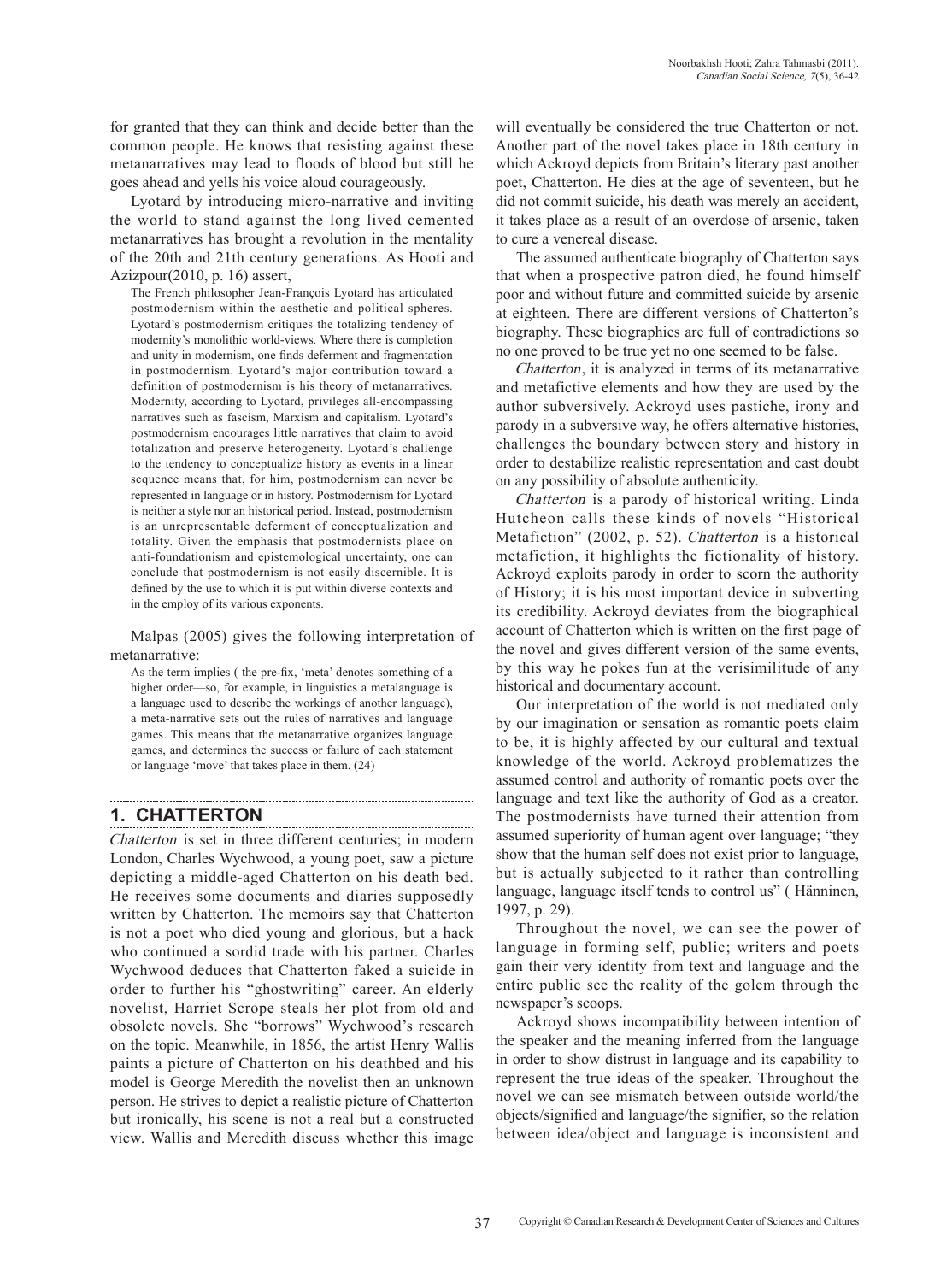conventional not s and inherent.

The concept of originality is destabilized in Ackroyd's novels. Originality is not such a thing, as Romantic Movement believed to be, everything could be at the same time original as well as a copy and an imitation.

In Chatterton introducing the idiot boy refers to the metanarattive of Enlightenment with its emphasis on reason and human mind. The idiot child, who stands for human being in the enlightened age, is abandoned by his parents. The idiot boy is a macro cephalic with big head. Head is the place of reason and this bigness of head and weakness of body is at the same time the symbol of great reason and great ambition, while ironically he is an idiot.

# **2. TRACING S U BV E R S ION S O F METANARRATIVES IN CHATTERTON**

#### **2.1 Reality, Language, Representation**

Reality is a structure; it is given it is constructed. Language works independently from the world so we live in a virtual world "always already divorced from the real" (Nicol, 2009, p. 7). Saussure believes that ''words gain meanings in relation with other words in a sentence, not because of their relation to the real object they refer to'' (Habib, 2005, p. 594).

Harriet Scroop renames everything in her surroundings, and refers to the streets with the names she herself has given to them:

She had renamed all the familiar streets around her, and now it was through The Valley of Bones, Tarts' Paradise and The Boulevard of Broken Dreams that she made her way. When she entered The Valley of Bones (so named because of the gleaming white facades of the Georgian mansions there), she began to brood upon her inconclusive conversation with Mary. (Ackroyd, 1998, p. 17-henceforth Ackroyd)

Her pet is a parrot and all throughout the novel you mistake it with a cat until the last pages of the novel; "And Mummy had a cat, too! What a coincidence! Well, it was a parrot actually. But Mummy used to call it her green cat. It was a great hoot" (Ackroyd, p. 124).

Mr Joynson misuses female and male adjectives and pronouns; "There were some iron railings in front of Mr. Joynson's house, from one of which hung a hand-painted sign, 'Beware of the Bitch, she bites"(Ackroyd, p. 31). Mr. Joynson calls himself a bitch and referring to males as she and females as he; "I'm not Mr Joynson! I told you, she's not here." (ibid)

These misuses sometimes make conversation difficult for Charles who has come to gain information about the man in the painting; "Yes. The man in the painting. Oh, her. He giggled. She's probably just a female relative. I just want to see if there are any papers connected with her. Him. It's important to me, Pat" (Ackroyd, p. 32).

Poststructuralists and structuralists are influenced so much by the notion of language introduced by Saussure. They look at language as a system of difference, in which every word gains its significance because it differs from the other words. A pen gains its meaning because it differs with a pencil, so it does not have inherent meaning and its meaning is received in relation to the system.

#### **2.2 Poet-Prophet**

Ackroyd shatters any illusion of divineness attributed to art and artist in romantic era. He Challenges any altruistic motivation for making a piece of art. An artist as a human being is mortal and sets out on a fruitless journey to seek immortality through art. Ackroyd seeks to challenge the notion of art as immortalizing device. Whenever Edward encounters with a piece of art, he smells death.

Indeed mostly whatever an individual does, he expects to gain something out of it, so most of the relationships are calculative, that is why Phillip never trusted Harriet and her motivation. He distrusted the exaggerations existed in Harriet's behavior. "Phillip looked on as she embraced Vivien for a few seconds longer than was strictly necessary. There is something wrong here, he thought, something strange. I don't trust you" (Ackroyd, p. 113).

Throughout the novel we can see this hypocritical behavior of Harriet Scroop: in the Charles' funeral she is the last to leave the chapel and she has stolen geranium with its roots assuming a mournful expression. She looks down on her nose at the poor people; she cannot go by public transport "I'm not in the mood for common people" (Ackroyd, p. 117).

Harriet claims that she has given her life to English Literature and did not get anything in return:

'I've given my life to English literature.' Sarah was still very cool. 'It's a pity, then, that you didn't get anything in return.' Harriet tried, but failed, to look 'hurt'. 'I am supposed to be famous, at least. 'Yes, and I hear they're ready to have you stuffed.' Sarah paused. "Which will be the first time in years. (Ackroyd, p. 21)

Akcroyed simulates famous poets with stuffed (taxidermied) animals: "It's a pity you didn't get anything in return" "I am supposed to be famous, at least." "Yes I see they are ready to make you stuffed" (ibid). Harriet wears a fur and hanging a bird's stuffing from her hat. Ackroyed implicitly states that all motivations for composing a piece of art is self- centered, it is neither an oriented nor an altruistic motivation. Artists simply use their art to earn a livelihood.

Most of the times Chatterton has a vision of "light". In the novel light is a symbol of fame. Chatterton dreams about the time when he is in the spotlight, this indicates his need to be noticed to be the center of attention, while Ackroyd deliberately uses the word "vision" ridiculing the concept of poet-prophet of romantic era: "But Chatterton is dazed by torchlight: all bright things remind of his approaching fame, and he can feel the warmth upon his face. I am looking into the flame, and I see everything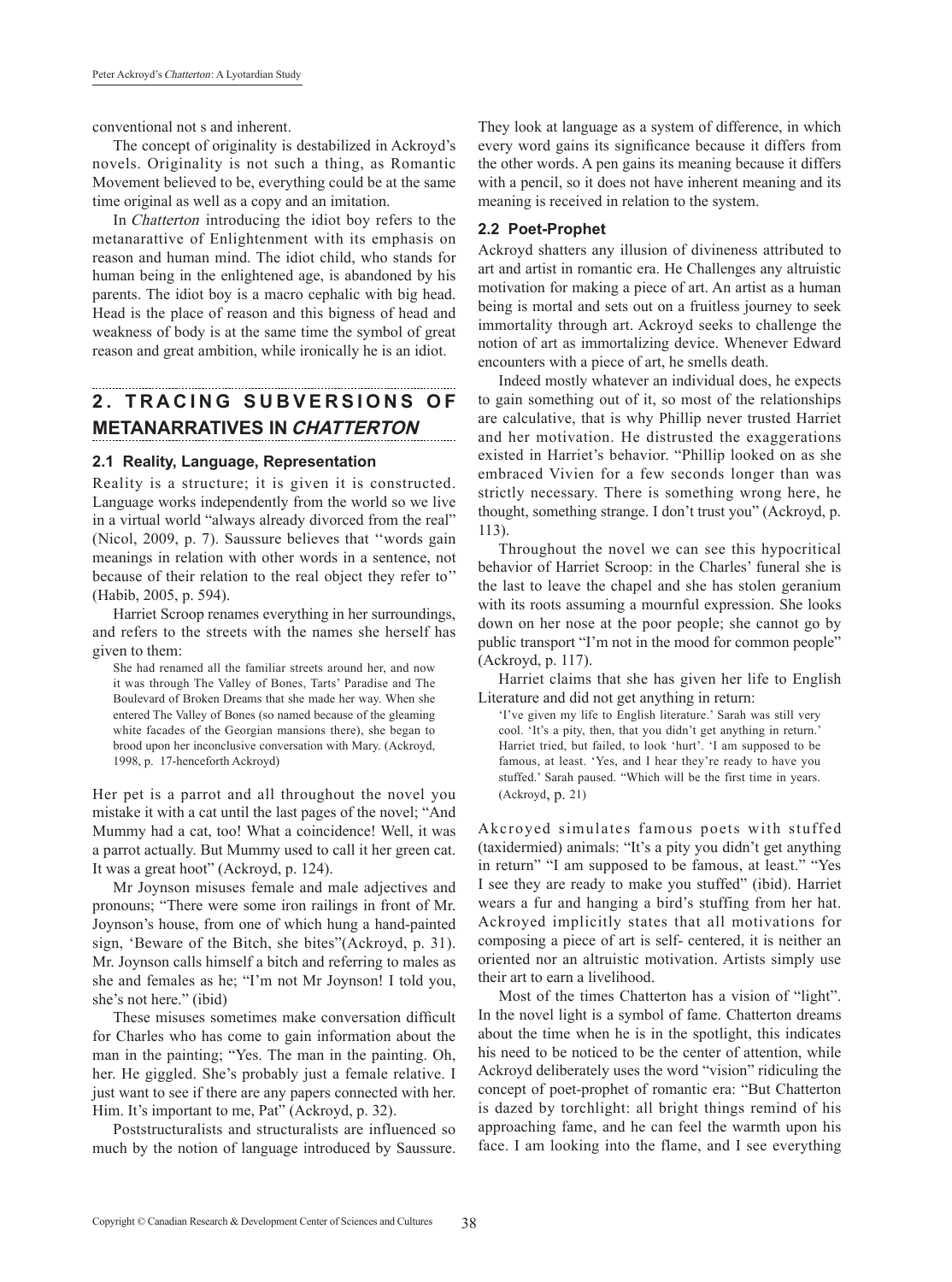before me…" (Ackroyd, p. 136).

Chatterton relates the successes in writing with chance: "Writing is all a lottery" (Ackroyd, p. 54). He writes merely because of resisting from poverty; "I could not bring myself to show my poverty or to accept another's charity. Instead I sharpened my quill and sat down to write, I must write I need to live. I cannot eat air or grass for my sustenance" (Ackroyd, p. 55). Charles Wychwood's death takes place after a vision; ironically the vision with its assumed healing power is fatal:

It is a dream of wholeness, and of beauty. All the yearning and all the unhappiness and all the sickness can be taken away by that vision. And the vision is real. I know. I've seen it, and I am sick.' Vivien looked at him in astonishment, because he had never before confessed to the sickness which she could now see clearly upon his face. (Ackroyd, p. 95)

Wordsworth considered his role, as a poet, "the rock of defense for human nature" (Wordsworth, 1997, p. 248). Most of the romantic poets frequently claimed to have mystic/supernatural experiences and felt their work was divinely inspired and that their role as creator/revealer was of great importance and they were sharp social critics. They believed absolutely in the reality and power of the imagination (a term they used with far greater dimensions of meaning than we do today) as the pathway to truth, revelation creation, and restoration.

Ackroyd questions the role of poet as poet-prophet. In Chatterton there are lots of hints to the word 'vision'. "It is a dream of wholeness, and of beauty. All the yearning and all the unhappiness and all the sickness can be taken away by that vision. And the vision is real" (Ackroyd, p. 95). Most of the Romantic poets assume the role of poetprophet, the concept of the great artist as prophet, for their generation. But actually there is no deliverer from suffering in this disaster ridden world.

Interpretation of the world is not mediated only by our imagination or sensation as romantic poets claim to be, it is highly affected by our cultural and textual knowledge of the world. Ackroyd problematizes the assumed control and authority of romantic poets over the language and text like the authority of god as a creator

Throughout the novel we can see the power of language in forming self, public; writers and poets gain their very identity from text and language, all the public see the reality of the golem through the newspaper's scoops:

The postmodernist have turned their attention from assumed superiority of human agent over language; they show that the human self does not exist prior to language, but is actually subjected to it rather than controlling language; language itself tends to control us. (Hänninen, 1997, p. 29)

Ackroyd by depicting the scene of Chatterton's death shows that death by arsenic is not beautiful at all and by this way shatters any romanticized and beautified view about artist and his death:

The salvia fills Chatterton's mouth, a river overflowing its precious banks. There is a pain in his belly like the colic but

burning so, my liver and spleen might roast in the heat. What is happening to me? He tries to rise from his bed, but the agony throws him down again and he rolls in terror to stare at the wall. Oh god the arsenic. He vomits over the bed, and in that same spasm the shit runs across his thin buttocks-how hot it is- and trickles down his thighs, the smell of it mixing with the rank odour of sweat pouring out of his body. Everything is fleeing from me. I am the house on fire. Oh god the poison. I am being melted down. (143)

"Lee, Lee, twig from the City tree, which does not grow but springs unnaturally, its roots in consanguinity, its

fruit mere fantasy" (Ackroyd, p. 191). It is a mock poem by Chatterton ridiculing the dead Alderman Lee which seeks to undermine the dignity of the dead person.

#### **2.3 Originality**

One of the connotations of Originality is creativity, the talent of bringing into the world what has not existed before, which " is estimated highly in an information culture which increasingly sees itself confronted with the difficulty to distinguish between the supposedly true and false, original and fake or reality and simulation" (Heindl, 2009, p. 2),. Another description, of originality is unusual approach to things which already exist.

Something which is considered to be Original posses a higher and superior position and is considered to be superior because it comes first and "everything else can only be secondary - within a temporal frame as well as in terms of value" (ibid), and it is assumed to be pure and authentic because it is closer to the reality:

The relative authority which the concept of origin and artistic originality assumes today in a conventional humanistic interpretation derives from the idea of the beginning, of purity and of authenticity attributed to the original. The myth of the origin as a state of absolute truth and purity is one of the dominant orthodoxies of enlightened epistemology. Implicitly, the original conveys the message of being as close as it gets to reality. Thus, in humanity's preoccupation with coherence, in its obsession with reality and in its hunt for 'the real thing', a privileged position is offered to the assumed original and its creator, as it is, for instance, the authority of the author in the literary field. (ibid)

The shattering of the illusion of originality in Postmodernism corresponds to "deconstructionist analyses of traditional dichotomies and logocentric universals. Deconstructionists see the world as structured by the principle of binary oppositions but these dichotomies are no longer "mutually exclusive: x and not-x" (Ruthven, 2001, p. 64) they are interdependent. Hence differentiation in postmodern era cannot work with assumptions based on exclusive binary oppositions, i.e. 'either-this-or-that', instead it focuses on the possibility of inclusion, i.e. 'this-and-that'

In Ackroyd postmodernist attitude, the notion of forgery and plagiarism is not negative. Ackroyd by using parody and intertextuality and showing the prevalence of forgery among artist seeks to show that the romantic claim of originality is out of question. The character of Thomas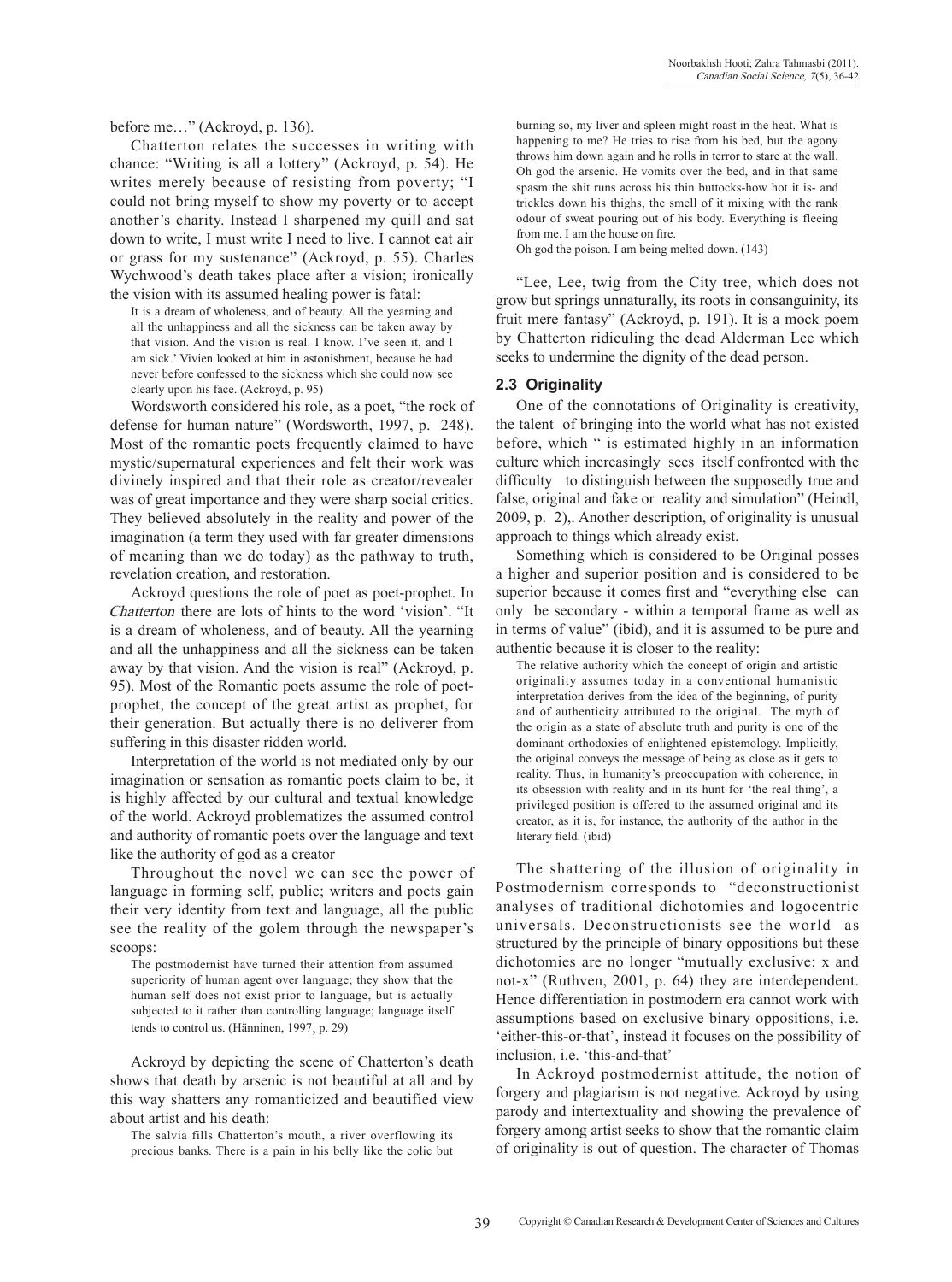Chatterton (1752-1770) is the symbol of intertextuality and plagiarism itself. In various literary histories, Chatterton has been charged with plagiarism.

Ackroyd seeks to deconstruct the myth of originality by stating that there are "only a limited number of plots in the world" (70) and that "Everything is copied" (93). Vivien, Charles' wife, works in an art gallery, through which we are introduced to forgers such as Stewart Merk. Saymour is a famous painter and Sadlier, was his dealer for twenty-five years. He is in Merk's Gallery to sell some of Sadliers last paintings and he states that it was him who painted all of Saymour's last pictures and all the painting were fake because Saymour was suffering from arthritis in his hand and he could not possibly paint them. He addresses Merk and says that he could claim the same but he must show proof. Ironically, Merk unzips a portfolio and showS a canvas, which proves those fake paintings are painted by Merk himself. By this way Merk and Sadlier come to a kind of agreement rather than ruining their relationship.

Harriet Scrope, is a novelist who steals her plot from old and obsolete novels. She has stolen one of her plots from Harrison Bentley's novel, The Last Testament. Ironically, a biographer of him...reveals that the person under discussion, at the end of his life, is in such a poor health that he is incapable to compose the verses that brought him perpetual reputation; it is the writer's secretary who has written them for him:

Philip remembered where he had read Harrison Bentley's The Last Testament before: Harriet Scrope had written a novel in which a writer's secretary is responsible for many of her employer's 'posthumous' publications; she knew his style so well that she was able effortlessly to counterfeit it, and only the assiduous researches of a biographer had uncovered the fakery. This was very close to the late nineteenth-century novel which Philip now held in his hand. He dropped it, and its fall echoed around the basement of the library. (Ackroyd, p. 43)

Harriet Scrope fears to write her memoirs because it will reveal her forgeries. Sarah Tilt a friend of Harriet Scrope is a "famous art critic" (Ackroyd, p. 71), she is writing an essay about representations of death, such as the one in Wallis' painting. Andrew Flint is also a novelist and a biographer, he is writing a biography about George Meredith. Philip Slack, the librarian, is a friend of Charles's, who once tried to write a novel but finally abandoned it: because he had written with painful slowness and doubt. He had also a bad feeling about the pages he had managed to complete because it seemed to him that his writing is filled with words and phrases from the work of other writers whom he well-liked.

So borrowing from the other texts and artistic forgery can be seen throughout the novel. Spectral world of language in *Chatterton* is emphasized; this became particularly clear when Philip Slack, Charles' friend suddenly feels overwhelmed by the amount of textuality surrounding him in the library's basement. Philip

"dropped... [the book], and its fall echoed in the basement of the library" (Ackroyd, p. 43).

#### **2.4 Rewriting History**

Chatterton is a historical metafiction; it highlights the fictionality of history. It exploits parody in order to scorn the authority of History. Parody is imitation with an undermining, ridiculing change; it is Ackroyd's most important device in subverting credibility of realistic representation and discrediting of canonized 'truths', such as totalizing views about history.

Historical metafictions such as Chatterton show the attitude of postmodern theory toward history, in historical metafiction "traditional approaches to historiographyhistorical documents and events-are no longer valid and multiple histories are possible" (Kirca, 2009, p. 16). The presence of historical characters or events in postmodern novels differs from classical historical novels of the nineteenth century. In the traditional historical novel there is no contradiction between historical realms – persons, events, specific objects and so on- introduced in the novel and 'official' historical record Therefore, the "dark areas," of history are limited only to the places where there are blanks in the official records. When historical figures or events are introduced in fictions, the boundary between the real and the fictional is blurred. Classical historical fiction "avoids anachronism and the contradiction of official history through producing fictional only in 'the dark areas,'" (16) whereas postmodern fiction, by contrast, self-consciously contradict documented history; "by flaunting anachronism; and by integrating history and the fantastic" (McHale, 1994, p. 90).

Ackroyd deviates from the biographical account of Chatterton which is written on the first page of the novel and gives different version of the same events and by this way he pokes fun at the verisimilitude of any historical and documentary account. This disbelief in ultimate "Truth" reflects postmodern distrust in Grand Narratives. Historical metafictions such as Chatterton represents history and narratives of the past events and makes it neither believable nor unbelievable in order to show that there is no historical fact but merely "brute events of the past" (Hutcheon, 2002, p. 57).

There are different versions of Chatterton's biography and each biography describes a quiet different poet: the original biography of Chatterton written on the first page of Ackroyd's Chatterton depicts a hopeless Chatterton at the age of eighteen who poisoned himself by drinking arsenic in water when his prospective patron died and he found himself penniless and without prospects.

Another version of Chatterton's biography is that he died at the age of eighteen, but he did not commit suicide, his death was merely an accident "a wrong mixture of opium and arsenic, indeed to cure a venereal disease" (Hänninen, 1997, p. 25). This version of biography narrates rather different story: he is not described as a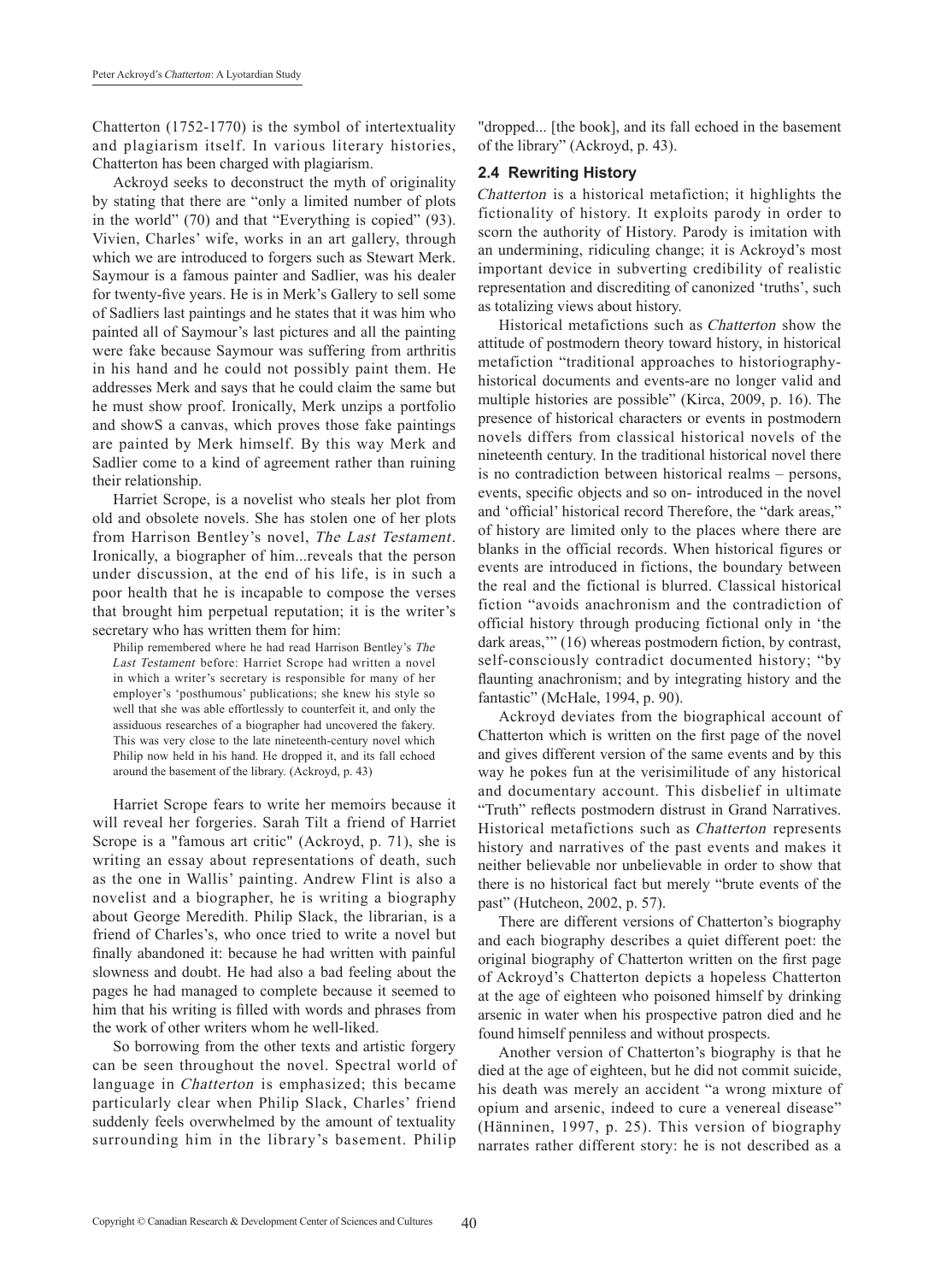depressed penniless poet; instead he was happy and full of energy seeking to improve his health.

This version is discovered by Charles when he saw a picture depicting a middle-aged Chatterton on his death bed. In order to know the true history of Chatterton he searches through some documents and diaries supposedly written by Chatterton. The memoirs say that Chatterton is no longer a poet who died young and glorious, but a hack who continued a sordid trade with his partner. This was the document which Charles Wychwood had carried back with him.

It is released that each biography depict a quite different poet these biographies are full of contradictions so no one seemed to be certain. At first, Charles had been annoyed by these discrepancies but then they exhilarated him: for it meant that, anything became possible. "If there were no truths, everything was true" (Ackroyd, p. 127).

All these different versions mock the official historical record and so raise questions about their validity. Novel's idea about Chatterton's biography remains a possibility: the entire version could be interpreted as an authentic biography of Chatterton:

but they remain a kind of possibility that would hardly be accepted by the conventions of history writing. Thus Chatterton's parody is clearly deconstructive: history is shown as no better than fiction, merely one story among many others, and the belief in ultimate Truth collapses, which reflects the postmodern rejection of Metanarratives. (Hänninen, p. 43)

#### **2.6 Metanarrative of Enlightenment in Chatterton**

In the Enlightenment metanarrative the prerogative position is allocated to human mind and reason in the project of the fulfillment of humanity:

According to recent literature, the crisis of modernity owes much to an uncritical acceptance of the 'Enlightenment metanarrative' The Enlightenment, with its sanctification of reason, privileged technological progress and personal advancement created the illusion that human potential and happiness was unlimited. All one had to do was to free oneself from superstition (for example, religion) and the world would be a better place. Modernity has, correspondingly, emphasized individual rights, personal power, and wealth. In spite of the promise of modernity, however, the wars, famines, poverty, and inequality of the modern world have made it all too obvious that the end result of the Enlightenment's goal to alleviate the miseries of the human condition applies only to a small portion of the population. In this respect, the contradiction between the universality of the Enlightenment project and its application to a minority of the population lies at the heart of many of the critiques of modernity. (Parker, 1996, p. 57)

In Chatterton introducing the idiot boy refers to the metanarattive of Enlightenment, with its emphasis on reason and human mind. The idiot boy is a macrocephalic with big head. Head is the place of reason and this bigness of head and weakness of body is at the same time symbol of great reason and great ambition, while ironically he is an idiot. The case that he is abandoned by his parents refers to the rejection of past and tradition by modern man in the enlightened age. Here ironically it is the modern man who is abandoned by his ancestors, so Ackroyd pokes fun at the enlightened man's dismissal of his precedent. Chatterton finds a "doll without a face, the lims and tors hold together by rusting wire" (132), and it is the place where he sees the idiot boy in rags and tries to save him from the debris of a ruined house that its front has already collapsed:

The face of the child opens and from it emerges a strange high note. To Chatterton it sounds like the call of some animal which has lost its young, and for a moment he is afraid. Come now he says before we are both pressed to death. On a sudden instinct he picks up the doll....(ibid)

The idiot child, who stands for human being in the enlightened age, is like an animal whose responses and motivations are instinctive not intuitional or rational. Chatterton in an attempt to save the idiot boy's life tries to prompt him by showing the doll and instinctively he comes out of his hidden place just to take his doll:

Many postmodernists wish to broaden the basis of human knowledge beyond the intellect. An extreme case was that of Lyotard who, in one his thinking, Championed the libidinous instincts of the human person against rational controls. This is extreme, for sometimes the intellect has to control and even deny the impulse of feeling and desire. But the person who is all intellect is less than fully human. (Long, 2001, p. 14)

The idiot boy in reply just imitates what Chatterton asks him. Chatterton thinks, "Without words there is nothing, there is no real world without words I can not even warn or protect you... without words you are in a different time. You exist in some other place" (Ackroyd, p. 68). Here Ackroyd juxtaposes two words "world" and "words" to emphasize the importance of using words in making different worlds.

There is, then incommensurability between popular narrative pragrmatics, which provide immediate legitimation, and the language game known as the question of legitimacy....Narratives...determine criteria of competence and/or illustrate how they are to be applied. They thus define what has the right to be said and done in the culture in question, and since they are themselves a part of that culture, they are legitimized by the simple fact that they do what they do.

Here Chatterton refers to the importance of the role of the language in protecting the child; he is a poet expecting and claiming to have a giant imagination but, "he could not imagine how the boy lived, he had just heard stories of deformed children abandoned by their parents to wonder streets" (Ackroyd, p. 50), so he gains his knowledge from the narratives and stories he had heard. Chatterton even is disgusted to touch the idiot boy because of his filthy skin. He wants to protect him somehow but he thinks it is better to give him arsenic rather than leave him unprotected against this harsh world; it is the solution given by him as a poet, then he leaves the child, makes a promise to come back tomorrow, a promise he never keeps .